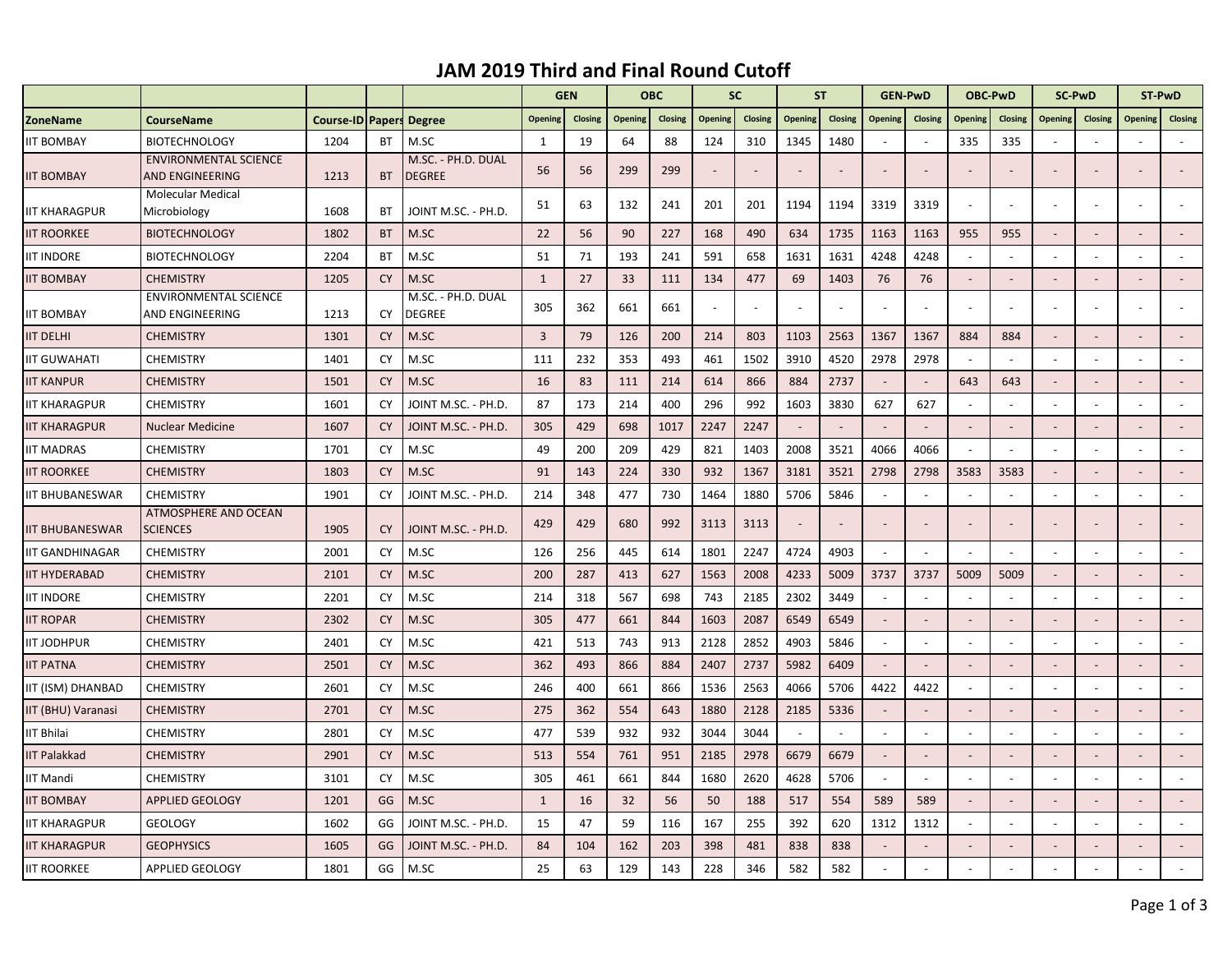|                     |                                                              |                         |           |                                     | <b>GEN</b>     |         | <b>OBC</b> |         | <b>SC</b> |                | <b>ST</b>                |         | <b>GEN-PwD</b>           |                          | <b>OBC-PwD</b>           |                          | <b>SC-PwD</b>            |                          | ST-PwD  |                          |
|---------------------|--------------------------------------------------------------|-------------------------|-----------|-------------------------------------|----------------|---------|------------|---------|-----------|----------------|--------------------------|---------|--------------------------|--------------------------|--------------------------|--------------------------|--------------------------|--------------------------|---------|--------------------------|
| ZoneName            | <b>CourseName</b>                                            | <b>Course-ID Papers</b> |           | <b>Degree</b>                       | Opening        | Closing | Opening    | Closing | Opening   | Closing        | Opening                  | Closing | Opening                  | Closing                  | <b>Opening</b>           | Closing                  | Opening                  | Closing                  | Opening | Closing                  |
| IIT BHUBANESWAR     | <b>GEOLOGY</b>                                               | 1904                    | GG        | JOINT M.SC. - PH.D.                 | 89             | 116     | 148        | 167     | 363       | 406            | 702                      | 763     |                          | $\overline{\phantom{a}}$ |                          | $\overline{\phantom{a}}$ | $\overline{\phantom{a}}$ |                          |         |                          |
| IIT BHUBANESWAR     | ATMOSPHERE AND OCEAN<br><b>SCIENCES</b>                      | 1905                    | GG        | JOINT M.SC. - PH.D.                 | 119            | 122     | 201        | 201     |           |                | 775                      | 775     | $\overline{\phantom{a}}$ | $\omega$                 |                          |                          |                          |                          |         |                          |
| IIT (ISM) DHANBAD   | <b>APPLIED GEOLOGY</b>                                       | 2604                    | GG        | M.SC.(TECH)                         | 25             | 84      | 93         | 138     | 188       | 346            | 392                      | 702     | 1400                     | 1400                     |                          |                          |                          |                          |         |                          |
| <b>IIT BOMBAY</b>   | <b>MATHEMATICS</b>                                           | 1206                    | MA        | M.SC                                | $\overline{2}$ | 27      | 34         | 75      | 163       | 478            | 368                      | 530     | 2023                     | 2023                     |                          |                          |                          |                          |         |                          |
| <b>IIT BOMBAY</b>   | <b>ENVIRONMENTAL SCIENCE</b><br>AND ENGINEERING              | 1213                    | <b>MA</b> | M.SC. - PH.D. DUAL<br><b>DEGREE</b> | 56             | 56      |            |         | 2189      | 2189           | $\overline{\phantom{a}}$ |         |                          |                          |                          |                          |                          |                          |         |                          |
| IIT BOMBAY          | <b>OPERATIONS RESEARCH</b>                                   | 1214                    | MA        | M.SC. - PH.D. DUAL<br><b>DEGREE</b> | 13             | 33      | 51         | 68      | 1022      | 1022           | $\blacksquare$           |         |                          | $\overline{\phantom{a}}$ |                          |                          |                          |                          |         |                          |
| IIT DELHI           | <b>MATHEMATICS</b>                                           | 1302                    | <b>MA</b> | M.SC                                | $\mathbf{1}$   | 91      | 96         | 192     | 113       | 914            | 1505                     | 2512    | 960                      | 960                      | 271                      | 271                      |                          |                          |         |                          |
| IIT GUWAHATI        | <b>MATHEMATICS AND</b><br>COMPUTING                          | 1402                    | MA        | M.SC                                | 81             | 242     | 249        | 326     | 456       | 1399           | 1022                     | 4205    | 7526                     | 7526                     | 1325                     | 1325                     |                          |                          |         |                          |
| IIT KANPUR          | <b>MATHEMATICS</b>                                           | 1502                    | <b>MA</b> | M.SC                                | 47             | 113     | 125        | 214     | 725       | 960            | 2130                     | 2130    |                          |                          |                          |                          | 2442                     | 2442                     | 6640    | 6640                     |
| IIT KHARAGPUR       | <b>MATHEMATICS</b>                                           | 1603                    | MA        | JOINT M.SC. - PH.D.                 | 72             | 199     | 223        | 293     | 1103      | 1292           | 2693                     | 2847    | 2772                     | 2772                     | 4472                     | 4472                     |                          |                          |         |                          |
| <b>IT MADRAS</b>    | <b>MATHEMATICS</b>                                           | 1702                    | <b>MA</b> | M.SC                                | 19             | 139     | 214        | 387     | 749       | 1233           | 2370                     | 3544    | 2370                     | 2370                     |                          |                          |                          |                          |         |                          |
| IIT ROORKEE         | <b>MATHEMATICS</b>                                           | 1804                    | MA        | M.SC                                | 112            | 223     | 271        | 326     | 1072      | 1325           | 2693                     | 3157    | 3081                     | 3081                     |                          |                          |                          |                          |         |                          |
| IIT ROORKEE         | <b>ECONOMICS</b>                                             | 1806                    | <b>MA</b> | M.SC                                | 180            | 456     | 478        | 707     | 1832      | 2311           | 5046                     | 5784    |                          |                          |                          |                          |                          |                          |         |                          |
| IIT BHUBANESWAR     | <b>MATHEMATICS</b>                                           | 1902                    | MA.       | JOINT M.SC. - PH.D.                 | 271            | 326     | 456        | 510     | 1368      | 1558           | 2693                     | 3249    | 7526                     | 7526                     |                          |                          |                          |                          |         |                          |
| IIT BHUBANESWAR     | ATMOSPHERE AND OCEAN<br><b>SCIENCES</b>                      | 1905                    | MA        | JOINT M.SC. - PH.D.                 | 478            | 530     | 774        | 851     |           | $\overline{a}$ | $\sim$                   |         |                          | $\overline{\phantom{a}}$ |                          |                          |                          |                          |         |                          |
| IIT GANDHINAGAR     | <b>MATHEMATICS</b>                                           | 2002                    | MA        | M.SC                                | 192            | 285     | 346        | 428     | 1368      | 1722           | 3351                     | 3449    | $\overline{\phantom{a}}$ | $\sim$                   | 3965                     | 3965                     |                          |                          |         |                          |
| IIT HYDERABAD       | <b>MATHEMATICS</b>                                           | 2102                    | <b>MA</b> | M.SC                                | 168            | 259     | 416        | 444     | 1505      | 1558           | 1667                     | 1667    | 4472                     | 4472                     |                          |                          |                          |                          |         |                          |
| IIT INDORE          | <b>MATHEMATICS</b>                                           | 2203                    | MA        | M.SC                                | 81             | 305     | 428        | 456     | 1604      | 1722           | 4614                     | 4614    | 7733                     | 7733                     |                          |                          |                          |                          |         |                          |
| <b>IIT ROPAR</b>    | <b>MATHEMATICS</b>                                           | 2301                    | <b>MA</b> | M.SC                                | 214            | 374     | 416        | 563     | 478       | 1667           | 3748                     | 4205    |                          | $\overline{\phantom{a}}$ |                          |                          |                          |                          |         |                          |
| <b>IIT JODHPUR</b>  | <b>MATHEMATICS</b>                                           | 2402                    | MA        | M.SC                                | 285            | 444     | 530        | 598     | 1722      | 2073           | 3649                     | 4343    |                          |                          |                          |                          |                          |                          |         |                          |
| <b>IIT JODHPUR</b>  | <b>MATHEMATICS-DATA AND</b><br><b>COMPUTATIONAL SCIENCES</b> | 2404                    | <b>MA</b> | DUAL DEGREE M.SC.<br>M.TECH         | 356            | 456     | 530        | 530     |           |                |                          |         |                          |                          |                          |                          |                          |                          |         |                          |
| IIT PATNA           | <b>MATHEMATICS</b>                                           | 2502                    | MA        | M.SC                                | 59             | 456     | 510        | 598     | 1138      | 1876           | 3449                     | 3449    | 4101                     | 4101                     |                          |                          |                          |                          |         |                          |
| IIT (ISM) DHANBAD   | <b>MATHEMATICS AND</b><br><b>COMPUTING</b>                   | 2602                    | MA.       | M.SC                                | 259            | 478     | 491        | 686     | 1505      | 2023           | 3351                     | 5046    | 6139                     | 6139                     | $\overline{\phantom{a}}$ |                          |                          |                          |         |                          |
| IIT Bhilai          | <b>MATHEMATICS AND</b><br>COMPUTING                          | 2802                    | MA        | M.SC                                | 491            | 491     | 686        | 707     | 1876      | 2130           | 4614                     | 4614    |                          |                          |                          |                          |                          |                          |         |                          |
| <b>IIT Tirupati</b> | <b>MATHEMATICS AND</b><br><b>STATISTICS</b>                  | 3001                    | MA .      | M.SC                                | 326            | 510     | 619        | 686     | 2130      | 2251           | 5187                     | 5187    | $\overline{\phantom{a}}$ | $\overline{\phantom{a}}$ |                          | $\overline{\phantom{a}}$ | $\overline{\phantom{a}}$ | $\overline{\phantom{a}}$ |         |                          |
| <b>IIT BOMBAY</b>   | APPLIED STATISTICS AND<br><b>INFORMATICS</b>                 | 1203                    |           | MS   M.SC                           | $\overline{2}$ | 53      | 59         | 222     | 161       | 351            | 477                      | 868     | 1007                     | 1007                     | $\sim$                   | $\overline{\phantom{a}}$ | $\sim$                   | $\sim$                   |         | $\sim$                   |
| <b>IIT BOMBAY</b>   | <b>OPERATIONS RESEARCH</b>                                   | 1214                    | MS.       | M.SC. - PH.D. DUAL<br><b>DEGREE</b> | 59             | 62      | 239        | 239     | 299       | 299            | 903                      | 903     |                          | $\overline{\phantom{a}}$ |                          |                          | $\overline{\phantom{a}}$ |                          |         | $\overline{\phantom{a}}$ |
| <b>IIT KANPUR</b>   | <b>STATISTICS</b>                                            | 1504                    | MS        | M.SC                                | 5              | 57      | 62         | 260     | 188       | 677            | 1068                     | 1112    | $\overline{\phantom{a}}$ | $\overline{\phantom{a}}$ |                          | $\overline{\phantom{a}}$ | $\overline{\phantom{a}}$ |                          |         | $\sim$                   |